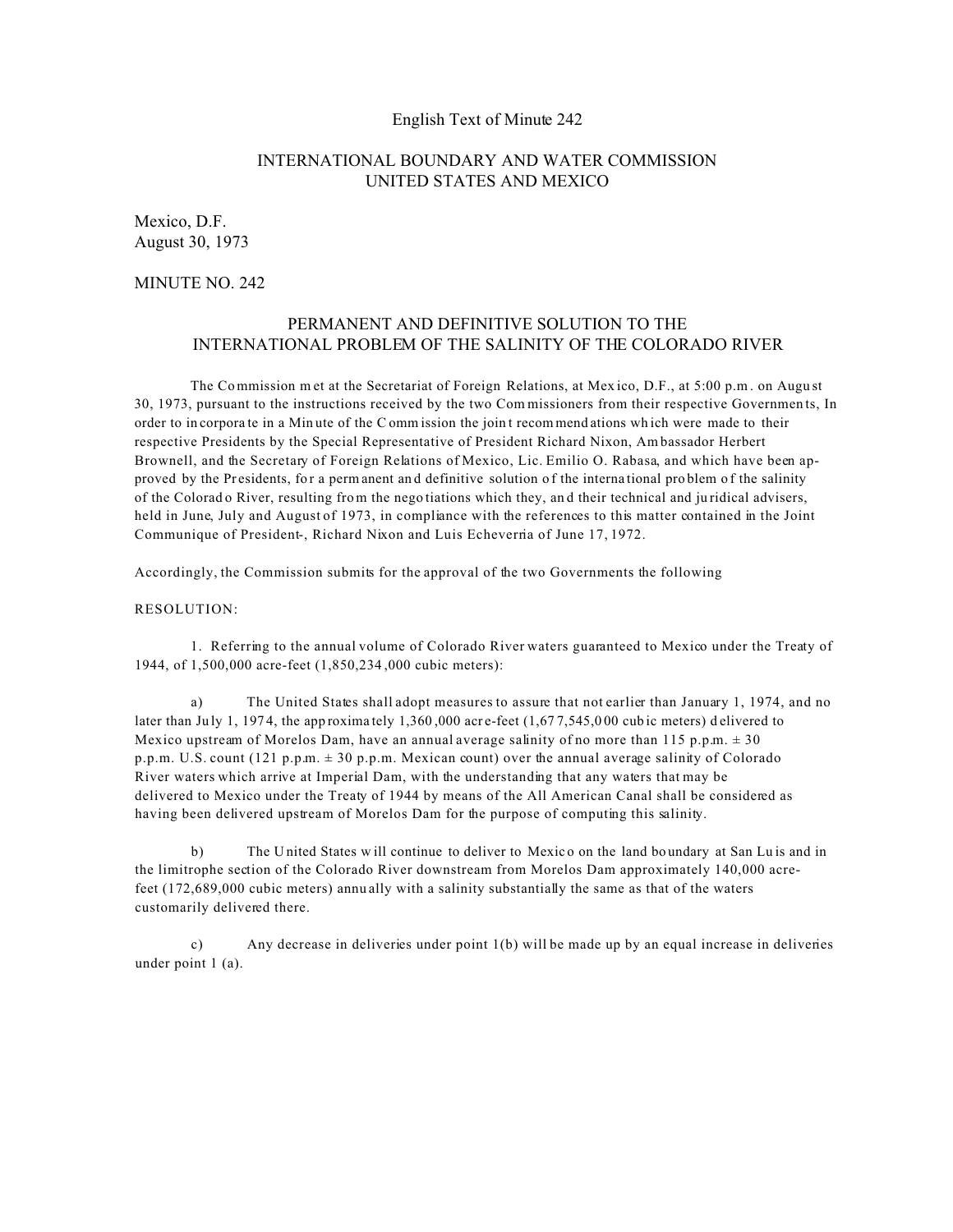d) Any other substantial changes in the aforementioned volumes of water at the stated locations must be agreed to by the Commission.

e) Implem entation o f the mea sures referr ed to in po int 1 (a) abo ve is subjec t to the requ iremen t in point 10 of the a uthorization of the n ecessary work s.

2. The life of Minute No. 241 shall be terminated upon approval of the present Minute. From September 1, 1973, until the provisions of point 1(a) become effective, the United States shall discharge to the Colorado River downstream from Morelos Dam volumes of drainage waters from the Wellton-Mohawk District at the annual rate of 118,000 acre-feet (145,551,000 cubic meters) and substitute therefor an equal volume of other waters to be discharged to the Colorado River above Morelos Dam; and, pursuant to the decision of President Echeverria expressed in the Joint Communique of June 17, 1972, the United States shall discharge to the Colorado River downstream from Morelos Dam the drainage waters of the Wellton-Mohawk District that do not form a part of the volumes of drainage waters referred to above, with the understanding that this remaining volume will not be replaced by substitution waters. The Commission shall continue to account for the drainage waters discharged below Morelos Dam as part of those described in the provisions of Article 10 of the Water Treaty of February 3, 1944.

3. As a part o f the mea sures referr ed to in po int 1 (a), the U nited States sh all extend in its territory the concrete-lined Wellton-Mohawk by pass drain from Morelos Dam to the Arizona-Sonora internation al boundary, and operate and maintain the portions of the Wellton-Mo hawk bypass drain located in the Unite d States.

4. To complete the drain referred to in point 3, Mexico, through the Commission and at the expense of the United States, shall constru ct, operate and m aintain an extension of the concrete-lined bypass drain from the Arizona-Sonora international boundary to the Santa Clara Slough of a capacity of 353 cubic feet (10 cubic meters) per second. Mexico shall permit the United States to discharge through this drain to the Santa Clara Slough all or a portion of the Wellton-Mohawk drainage waters, the volumes of brine from such de salting operations in the United States as are carried out to implement the Resolution of this Minute, and any other volumes of brine which Mexico may agree to accept. It is understood that no radioactive material or nuclear wastes shall be discharged through this drain, and that the United States shall acquire no right to navigation, servitude or easement by reason of the existence of the drain, nor other legal rights, ex cept as exp ressly prov ided in this p oint.

5. Pending the conclusion by the G overnments of the United States and M exico of a comprehensive agreem ent on groundwa ter in the border areas, each country shall limit pumping of groundw aters in its territory within five miles (eight kilometers) of the Arizona-Sonora boundary near San Luis to 160,000 acre-feet (197,358,000 cubic meters) annually.

6. With the objective of avoiding future problems, the United States and Mexico shall consult with each other prior to undertaking any new development of either the surface or the groundwater resources, or undertaking substantial modifications of present developments, in its own territory in the border area that might adversely affect the other country.

7. The U nited States w ill support efforts by M exico to o btain app ropriate fin ancing o n favora ble terms for the improvement and rehabilitation of the Mexicali Valley. The United States will also provide nonreimbursable assistance on a basis mutually acceptable to both countries exclusively for those aspects of the Mexic an rehab ilitation prog ram of th e Mex icali Valley r elating to the salinity prob lem, inclu ding tile drainage. In order to comply with the above-mentioned purposes, both countries will undertake negotiations as soon as possible.